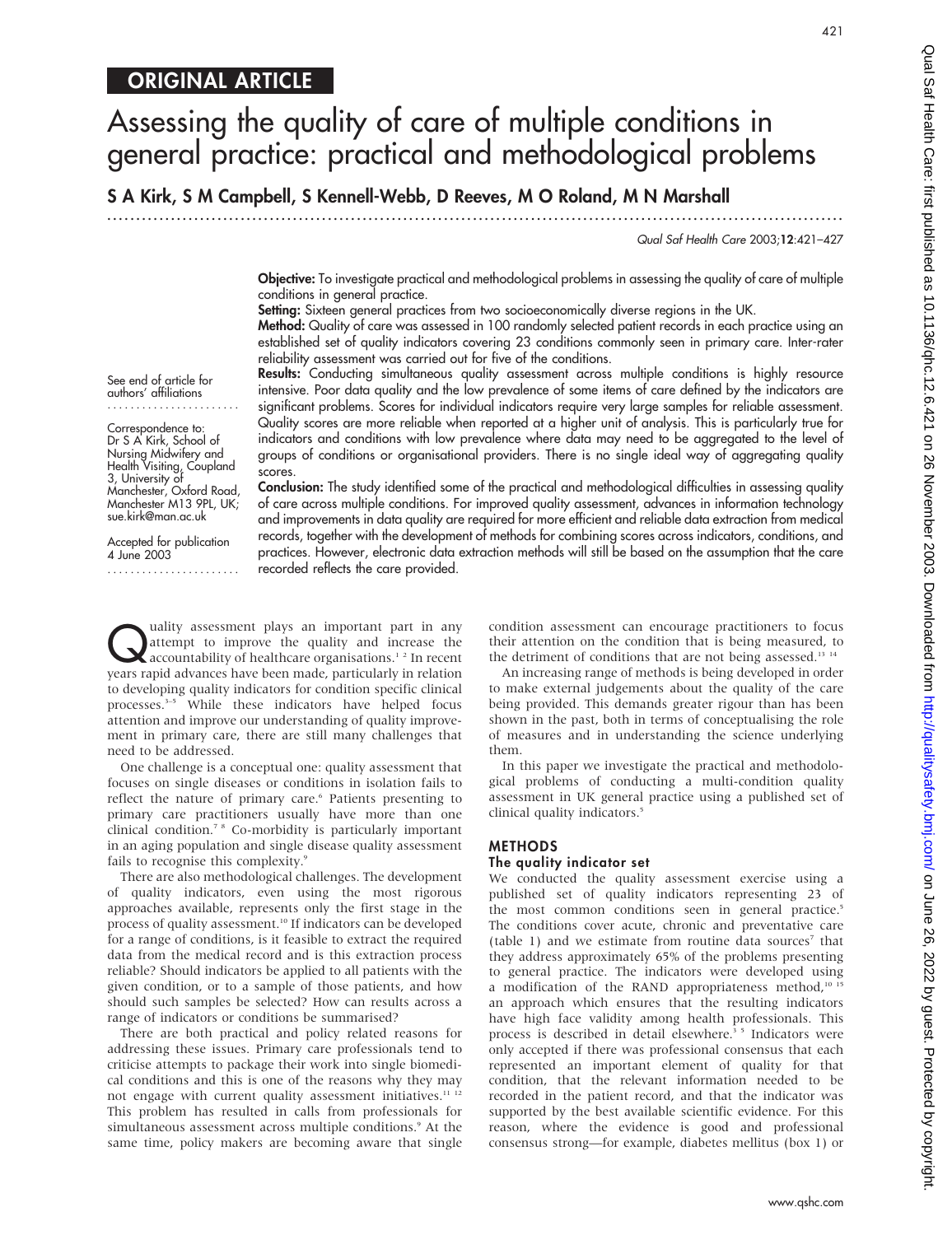|                           | No (%) of<br>patients with<br>condition | No of<br>indicators in<br>condition set | No of patients<br>with at least<br>one applicable<br>indicator | No of indicators<br>that applied to<br>$\leqslant$ 10% of patients<br>with condition | No of indicators<br>that applied to<br>$>50\%$ of patients<br>with condition | Composite pass individual<br>rate $(\%)^*$ | <b>Range of pass</b><br>rates for<br>indicators (%) |
|---------------------------|-----------------------------------------|-----------------------------------------|----------------------------------------------------------------|--------------------------------------------------------------------------------------|------------------------------------------------------------------------------|--------------------------------------------|-----------------------------------------------------|
| Chronic conditions        |                                         |                                         |                                                                |                                                                                      |                                                                              |                                            |                                                     |
| Acne                      | 25 (1.6%)                               | 5                                       | 7                                                              | 3                                                                                    |                                                                              | 25                                         | $0 - 43$                                            |
| Allergic rhinitis         | 36 (2.3%)                               | $\overline{4}$                          | $\overline{2}$                                                 | $\overline{A}$                                                                       |                                                                              | 100                                        | $100 - 100$                                         |
| Asthma                    | 194 (12.1%)                             | 24                                      | 194                                                            | 10                                                                                   | 8                                                                            | 61                                         | $0 - 100$                                           |
| Coronary artery disease   | 53 (3.3%)                               | 13                                      | 53                                                             | 3                                                                                    | $\overline{7}$                                                               | 76                                         | $29 - 91$                                           |
| Depression                | 141 (8.8%)                              | 21                                      | 141                                                            | 12                                                                                   | 5                                                                            | 52                                         | $14 - 100$                                          |
| <b>Diabetes</b>           | 34 (2.1%)                               | 14                                      | 34                                                             | $\overline{2}$                                                                       | 9                                                                            | 82                                         | $47 - 100$                                          |
| Dyspepsia/PUD             | 138 (8.6%)                              | $\overline{7}$                          | 138                                                            |                                                                                      | 3                                                                            | 24                                         | $9 - 100$                                           |
| Hypertension              | 149 (9.3%)                              | 26                                      | 149                                                            | 9                                                                                    | $\overline{4}$                                                               | 69                                         | $0 - 100$                                           |
| Osteoarthritis            | 91 (5.7%)                               | $\overline{4}$                          | 72                                                             |                                                                                      |                                                                              | 45                                         | $27 - 100$                                          |
| Total (chronic)           | 861 (53.8%)                             | 118                                     | 790                                                            | 45                                                                                   | 37                                                                           |                                            |                                                     |
| Acute conditions          |                                         |                                         |                                                                |                                                                                      |                                                                              |                                            |                                                     |
| Acute childhood diarrhoea | 59 (3.7%)                               | 8                                       | 59                                                             |                                                                                      | $\overline{4}$                                                               | 32                                         | $6 - 50$                                            |
| Acute low back pain       | 212 (13.3%)                             | 3                                       | 100                                                            |                                                                                      |                                                                              | 32                                         | $27 - 60$                                           |
| Headache                  | 232 (14.5%)                             | $\overline{7}$                          | 13                                                             | $\overline{7}$                                                                       |                                                                              | 93                                         | $67 - 100$                                          |
| Otitis media              | 68 (4.3%)                               | $\overline{2}$                          | 68                                                             |                                                                                      |                                                                              | 87                                         | $44 - 97$                                           |
| URTI - bronchitis         | 63 (3.9%)                               | 3                                       | 12                                                             |                                                                                      |                                                                              | 35                                         | $0 - 71$                                            |
| URTI - rhinitis           | 3(0.2%)                                 |                                         | $\overline{2}$                                                 |                                                                                      |                                                                              | 100                                        | $100 - 100$                                         |
| URTI - tonsillitis        | 142 (8.9%)                              | 3                                       | 141                                                            |                                                                                      |                                                                              | 79                                         | $73 - 100$                                          |
| UTI                       | 195 (12.2%)                             | 20                                      | 148                                                            | 17                                                                                   |                                                                              | 53                                         | $0 - 100$                                           |
| Total (acute)             | 974 (60.9%)                             | 47                                      | 543                                                            | 28                                                                                   | $\overline{7}$                                                               |                                            |                                                     |
| Preventive care           |                                         |                                         |                                                                |                                                                                      |                                                                              |                                            |                                                     |
| Cervical screening        | 429 (26.8%)                             | 6                                       | 355                                                            | $\overline{4}$                                                                       |                                                                              | 91                                         | $7 - 100$                                           |
| Family planning           | 90(5.6%)                                | 5                                       | 89                                                             | $\overline{2}$                                                                       | 3                                                                            | 71                                         | $0 - 83$                                            |
| Influenza immunisation    | 324 (20.3%)                             | $\overline{7}$                          | 323                                                            | 3                                                                                    |                                                                              | 56                                         | $35 - 100$                                          |
| <b>HRT</b>                | 52 (3.3%)                               | 5                                       | 51                                                             |                                                                                      | 3                                                                            | 54                                         | $0 - 71$                                            |
| Pneumococcal immunisation | 259 (16.3%)                             | $\overline{7}$                          | 256                                                            | ⊿                                                                                    |                                                                              | 26                                         | $19 - 100$                                          |
| Hepatitis B immunisation  | $5(0.3\%)$                              | 5                                       | 5                                                              | 4                                                                                    |                                                                              | 20                                         | $0 - 25$                                            |
| Total (preventive)        | 1159 (72.4%)                            | 35                                      | 1079                                                           | 17                                                                                   | 10                                                                           |                                            |                                                     |

URTI = upper respiratory tract infections; UTI = urinary tract infections; HRT = hormone replacement therapy.

\*Total number of indicators met, summed across all indicators and patients and divided by total number of indicators that applied (expressed as a percentage).

coronary heart disease (CHD)—the indicator set covers most of the elements of high quality care for that condition. In contrast, for conditions with a weak evidence base and poor consensus about the elements of high quality care—for example, acne vulgaris (box 2) or headache—the indicator set is small and addresses only a small part of the care for the condition.

## Practice selection

The audit was conducted in two Primary Care Trusts (PCTs) (see box 3), one in a deprived inner city area in north-west England and the other in an affluent semi-rural area in south-west England. The local research ethics committees in each locality granted approval to conduct the study. A random sample of 10 practices in each PCT, stratified by practice size and teaching status, was invited to participate. Sixteen of the practices (80%, nine in one PCT and seven in the other) agreed to take part. One of the practices had no computer, nine used their computer to record all patient contacts, and six used it only for registration and repeat prescribing.

## Patient record sampling

We selected a random sample of patient records from each practice, an approach that has been used in other large scale quality assessment exercises.<sup>17</sup> <sup>18</sup> One hundred records (both electronic and paper) were sampled from each practice, giving 1600 records in total. We estimated that, given the prevalence of the chosen conditions, this number of records would ensure that all of the conditions had a high chance of being sampled in each of the practices. Random samples were identified either using the practice's own computer system or by using random number tables in order to select from lists of patients where an electronic facility was not available.

## Data collection

Data were collected by two researchers (SK, SKW) between October 2000 and May 2001, one working in each locality. Both had a background in nursing and both were trained to review patient records. For each patient, both the electronic and paper records were examined to determine: (a) whether there were any entries in the previous 5 years relating to the tracer conditions; (b) whether the indicators for identified conditions could be applied; and (c) whether or not the indicators were met. Data were anonymised before being removed from the practice. Inter-rater reliability was formally assessed for five of the conditions (depression, hypertension, upper respiratory tract infections, family planning, and urinary tract infections). To do this, the two researchers independently extracted data from 25 sets of records in each of four practices and their results were compared.

## Data analysis

The data were analysed using SPSS version 10.1 for basic frequency counts and STATA version 8 for statistical modelling. Inter-rater reliability was assessed using the Cohen kappa coefficient of agreement.

The aim of this study was to investigate the feasibility, in terms of both practical and methodological problems, of conducting a multi-condition quality assessment in UK general practice using a published set of clinical quality indicators.<sup>5</sup> Using the data collected in the study we explore the feasibility of record sampling, the reliability of data extraction, and the methodological difficulties inherent in calculating summary scores. In addition, we use the data to examine the number of patient records that need to be reviewed in order to produce statistically reliable quantitative measures of quality and the issue of data quality within records.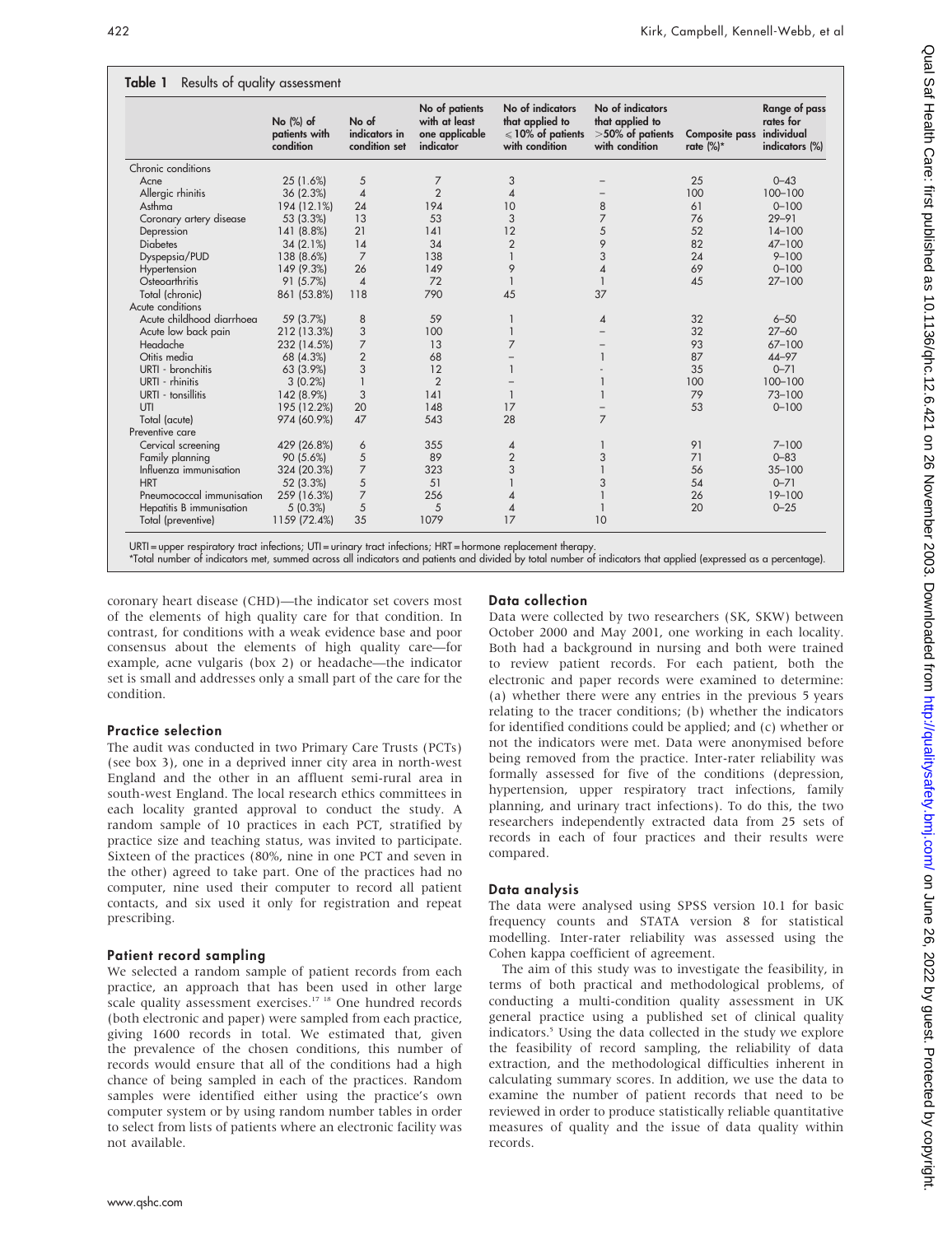## Box 1 Indicator set for diabetes mellitus: example of a condition with a good evidence base and strong consensus about the elements of high quality care

- The diagnosis of diabetes should be clearly identifiable on the electronic or paper records of all known diabetics.
- If the HbA1c level of a diabetic patient is measured as .8%, the following options should be offered: change in dietary or drug management; explanation for raised test; or written record that higher target level is acceptable.
- HbA1C levels should be checked in diabetic patients at least every 12 months.
- If a diabetic has a sustained blood pressure recorded as  $>140/85$  mm Hg on three or more consecutive occasions, then a change in non-drug or drug management should be offered.
- Diabetics should have their feet examined at least once every 12 months.
- If there is evidence of foot deformities, history of foot ulceration, significant vascular or neuropathic disease, the patient should be referred to an appropriate service if not already under their care.
- All diabetic patients should have an annual fundal examination.
- All diabetic patients should have the following measurements taken for lipid profile within the last 3 years : total serum (1) cholesterol (2) triglycerides
- $\bullet$  Diabetic patients with established ischaemic heart disease and a raised fasting cholesterol  $(\geq 5 \text{ mmol/l})$ should be advised about dietary modification or to take lipid lowering medication.
- Diabetic patients with sustained proteinuria should be currently prescribed treatment with ACE inhibitors unless contraindicated.
- Patients should be seen by an appropriate health care professional (GP, practice nurse, diabetic doctor) annually.
- All diabetic patients should be offered influenza vaccination annually and pneumococcal vaccination unless contraindicated or intolerant.

## RESULTS

The feasibility of multi-condition quality assessment is examined in relation to four issues:

- N Accessing patient records and the quality of data within them.
- The reliability of data extraction.
- N Varied prevalence rates for conditions and indicators.
- Construction of composite quality scores.

## Access to and quality of patient records

Records for all sampled patients could be identified. Manual data extraction was labour intensive and highly dependent on the quality of the records and the number of conditions in each record. The practices were all supportive of the study but lack of space or access to a computer terminal often meant that the researcher had to be sensitive about the demands that they were making on the practices. On average, it took

## Box 2 Indicator set for acne vulgaris: example of a condition with a weak evidence base and poor consensus about the elements of high quality care

- Oral tetracycline should not be prescribed for adolescents under 12 years of age.
- If oral tetracycline is prescribed for a female of childbearing age (16–45 years), enquiry should be made about the date of last menstrual period or a negative pregnancy test.
- If oral tetracycline is prescribed for a female of childbearing age (16–45 years), advice should be given regarding effective means of contraception (including abstinence).
- N If topical retinoids are prescribed to females of childbearing age (16–45 years), enquiry should be made about the date of last menstrual period or a negative pregnancy test.
- **•** If topical retinoids are prescribed to females of childbearing age (16–45 years), advice should be given regarding effective means of contraception (including abstinence).

5–10 days to audit 100 records in each practice. The length of time to examine each set of records ranged from a few minutes to over an hour. Even in the practices that made significant use of their computer, some data items could only be found in the manual records.

## Reliability of data extraction

Inter-rater reliability was assessed for five conditions which included 52 indicators. Of these, 10 indicators had a kappa of less than 0.6 indicating poor reliability of data extraction. Six of these related to depression. These 10 indicators were excluded from the subsequent analysis and are not presented in this paper.

## Condition and indicator prevalence

As expected, the prevalence of the 23 conditions varied considerably although the overall prevalence rates across the 16 practices (table 1) were in line with published data.7 Not surprisingly, indicators relating to preventative care, which

## Box 3 Roles and responsibilities of Primary Care Trusts

Primary Care Trusts are National Health Service organisations that have the main responsibility for assessing need, planning, and securing of all health services and improving health in England. They aim to actively engage with local communities and professionals and lead the NHS contribution to joint work with local government and other partners. Their functions are:

- $\bullet$  Improving the health of the local community.
- Securing the provision of services.
- Integrating health and social care in the local health and social care community.

They are accountable to the Secretary of State for Health through regionally based strategic health authorities.<sup>16</sup>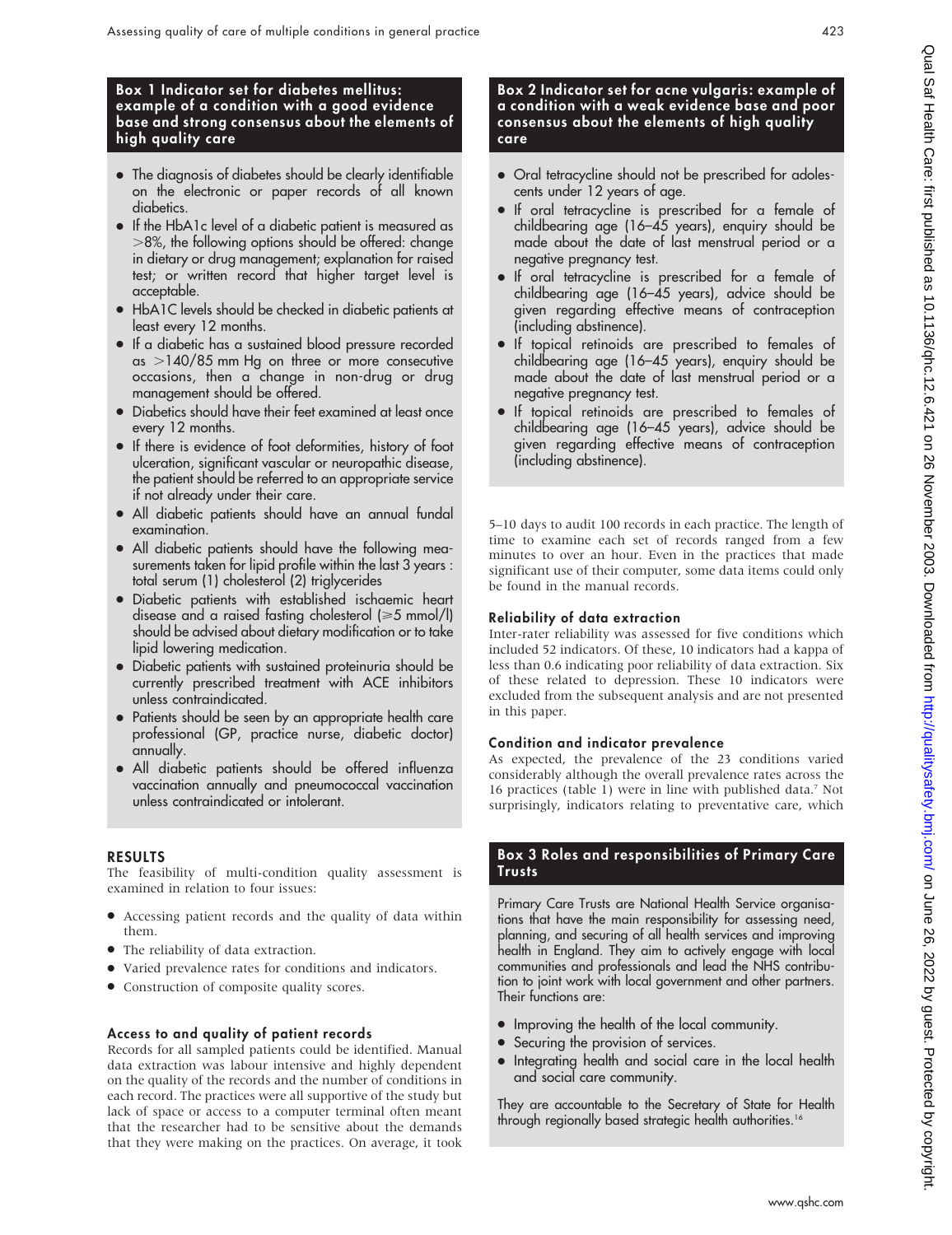apply to a large proportion of the population—for example, immunisation or cervical screening—could be applied most frequently. Where the indictor set for a given condition referred to only a small part of the care for that condition, the overall prevalence for that condition appeared to be low even though the condition was common. For example, the indicators for ''headache'' referred only to the management of head injury and migraine, so although 232 of the 1600 records had a reference to headache, the indicator set could be applied to only 13 of these records. In contrast, conditions with a relatively low prevalence but with a comprehensive set of indicators that could be applied to most or all of the records had a much higher profile. For example, only 34 of the 1600 records examined triggered the diabetes indicator set but the 13 indicators could be applied 344 times to these records.

## Quality scores

For any individual indicator the most intuitive and simplest way of constructing a ''quality score'' is to compute the percentage of times that the indicator, when it applied, was met. This is referred to as the indicator ''pass rate''. Thus, of 34 patients with diabetes mellitus who should have had an annual fundal examination, 29 had evidence of one in the medical records, yielding a pass rate of 85%. For any one condition a wide range in the pass rates for individual indicators was observed (table 1). The last but one column in table 1 gives a ''composite'' pass rate for each condition, computed as the total number of passes across all indicators for that condition divided by the total number of times those indicators applied. The composite pass rates vary widely between conditions.

## Adequacy of sample size

The low prevalence of some indicators meant that some of the pass rates could not be estimated accurately. The composite pass rates, being based on pooled indicators, are more reliable than those for individual indicators. Using the study data it is possible to explore the sample size required to estimate reliable pass rates for practices. The question is important as it may not be feasible to assess the quality of particular aspects of care if the number of patient records that need to be sampled is very large.

Analyses are presented for individual indicators (table 2) and for composite ''condition level'' pass rates (table 3). This analysis can inform the use of quality scores as a ''screen'' to identify where quality of care in a practice falls below a certain minimum standard. With this in mind, we calculated sample sizes that would estimate indicator pass rates within a range of  $\pm 10\%$  with 90% confidence. So, if the minimum standard for a particular indicator was set at 60%, the data would identify 19 practices out of every 20 that were genuinely operating at a level 10 points below this minimum (that is, around 50%).

## Individual indicator level scores

To examine the pass rates expected for an ''average'' practice, the mean pass rate on each indicator was computed by pooling the data across all practices in the study. Individual indicators are binary variables (pass or fail) so it is reasonable to assume that the pass rate for an individual practice, based on a random sample of patient records, will have a binomial distribution. Using this assumption, the sample sizes required to achieve a 90% confidence interval of  $\pm 10$  points around the pass rate for each indicator are summarised in table 2.

|                           | No of cases with the condition required to calculate reliable indicator<br>level scores |                                                           |                                                            |  |  |
|---------------------------|-----------------------------------------------------------------------------------------|-----------------------------------------------------------|------------------------------------------------------------|--|--|
|                           | No of indicators<br>requiring a sample<br>of $\leqslant$ 50 cases                       | No of indicators<br>requiring a sample<br>of 51-100 cases | No of indicators<br>requiring a sample<br>of $>$ 100 cases |  |  |
| Chronic conditions        |                                                                                         |                                                           |                                                            |  |  |
| Acne                      |                                                                                         |                                                           | 5                                                          |  |  |
| Allergic rhinitis         |                                                                                         |                                                           | 4                                                          |  |  |
| Asthma                    | 4                                                                                       | 6                                                         | 14                                                         |  |  |
| Coronary artery disease   | 5                                                                                       | $\overline{2}$                                            | 6                                                          |  |  |
| Depression                | 3                                                                                       | $\overline{2}$                                            | 16                                                         |  |  |
| <b>Diabetes</b>           | $\overline{7}$                                                                          | $\overline{2}$                                            | 5                                                          |  |  |
| Dyspepsia/PUD             | $\overline{2}$                                                                          | $\overline{2}$                                            | 3                                                          |  |  |
| Hypertension              | $\overline{2}$                                                                          | $\overline{2}$                                            | 22                                                         |  |  |
| Osteoarthritis            |                                                                                         | $\overline{2}$                                            | $\overline{2}$                                             |  |  |
| Total                     | 23                                                                                      | 18                                                        | 77                                                         |  |  |
| Acute conditions          |                                                                                         |                                                           |                                                            |  |  |
| Acute childhood diarrhoea | 1                                                                                       | ◢                                                         | 3                                                          |  |  |
| Acute low back pain       |                                                                                         |                                                           | 3                                                          |  |  |
| Headache                  |                                                                                         |                                                           | 7                                                          |  |  |
| Otitis media              | 1                                                                                       |                                                           | $\mathbf{1}$                                               |  |  |
| URTI - bronchitis         |                                                                                         |                                                           | 3                                                          |  |  |
| $URTI - rhinitis$         |                                                                                         | 1                                                         |                                                            |  |  |
| URTI - tonsillitis        | $\mathbf{1}$                                                                            | $\mathbf{1}$                                              | 1                                                          |  |  |
| UTI                       |                                                                                         |                                                           | 20                                                         |  |  |
| Total                     | 3                                                                                       | 6                                                         | 38                                                         |  |  |
| Preventive care           |                                                                                         |                                                           |                                                            |  |  |
| Cervical screening        | 1                                                                                       |                                                           | 5                                                          |  |  |
| Family planning           | 1                                                                                       | 1                                                         | 3                                                          |  |  |
| Influenza immunisation    |                                                                                         |                                                           | 7                                                          |  |  |
| <b>HRT</b>                |                                                                                         | 3                                                         | $\overline{2}$                                             |  |  |
| Pneumococcal immunisation |                                                                                         | $\mathbf{1}$                                              | 6                                                          |  |  |
| Hepatitis B immunisation  |                                                                                         | $\mathbf{1}$                                              | 4                                                          |  |  |
| Total                     | $\overline{2}$                                                                          | 6                                                         | 27                                                         |  |  |

# Qual Saf Health Care: first published as 10.1136/qhc.12.6.421 on 26 November 2003. Downloaded from http://qualitysafety.bmj.com/ on June 26, 2022 by guest. Protected by copyright Qual Sat Health Care: first published as 10.1136/qhc.12.6.421 on 26 November 2003. Downloaded from <http://qualitysafety.bmj.com/> On June 26, 2022 by guest. Protected by copyright.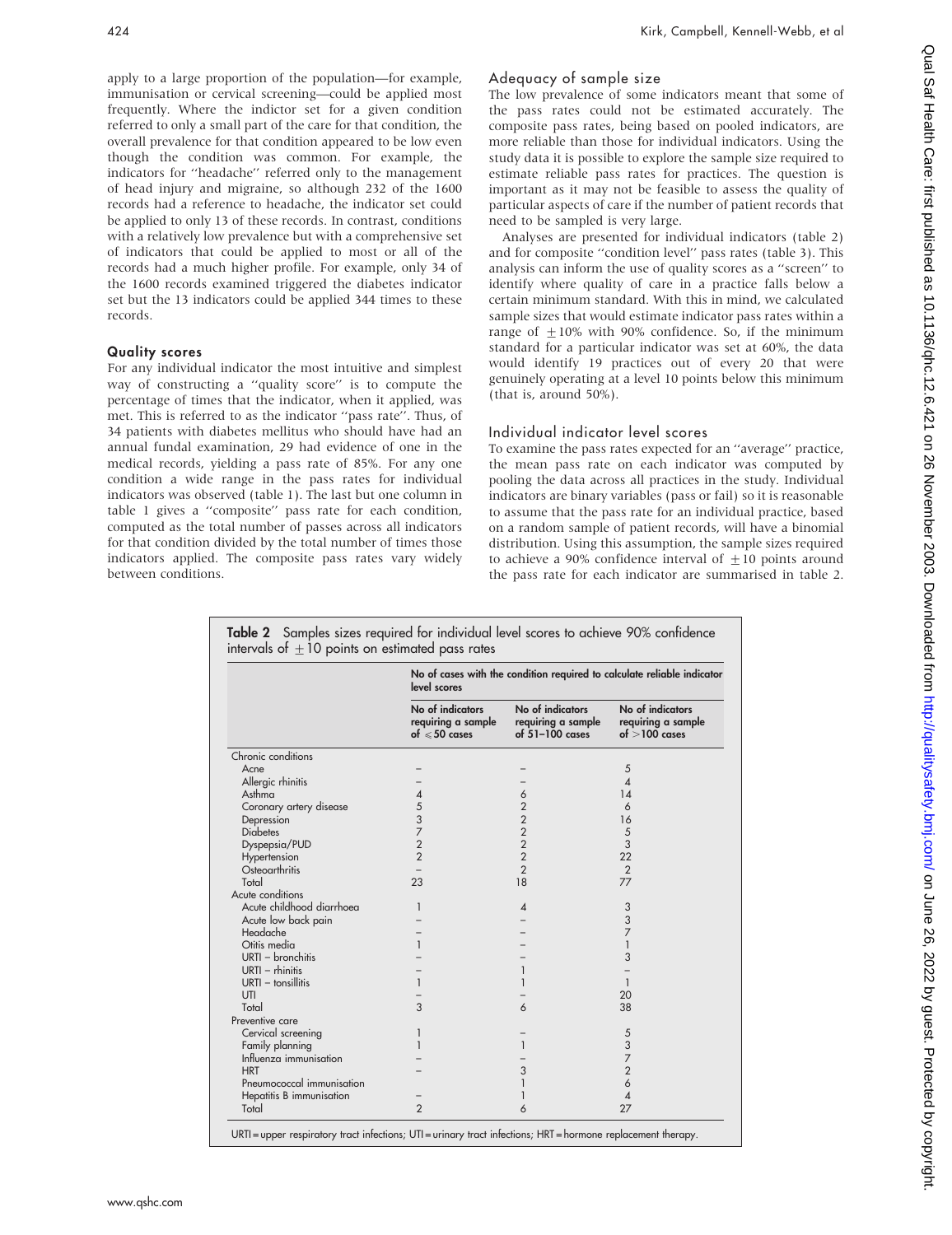The table shows that, for four of the 24 asthma indicators, the records of 50 asthma patients or fewer are required in order to estimate the true pass rate to the desired degree of accuracy; but for 14 indicators more than 100 sets of records are needed. Across all 23 conditions, 142 indicators out of 200 (71%) require a sample of more than 100 and 31% require more than 1000 records. The smaller the subset of patients to whom the indicator applies, the larger the number of records that have to be assessed in order to obtain enough examples where the indicator applies.

## Condition level scores

The composite pass rate for each condition (table 1) was taken to represent the score expected at the ''average'' practice. The sample size required to achieve a 90% confidence interval of  $\pm 10$  points around each score was then calculated. To do this we used the fact that the composite score for a condition can be expressed as a weighted mean of the pass rates for the individual patients with that condition (the weights being the number of indicators applying to each patient). The generalised linear modelling (GLM) procedure within STATA was used to model the proportion of indicators passed by each patient using the number that applied as weights, and an estimate obtained of the standard deviation of the weighted mean score. Although the patient level scores have an unknown distribution, under the central limit theorem their weighted mean will tend to a normal distribution as the sample size increases, and hence confidence intervals and sample sizes have been derived using an assumption of normalcy. Differences between practice means have been controlled for in the analyses, except where this left fewer than 30 degrees of freedom for estimating the standard deviation. Four conditions were represented by fewer than eight patients, too few to derive a reliable measure of standard deviation. To err on the side of caution, sample size requirements for these conditions have been estimated using the 75th percentile of the standard deviations for the remaining conditions within the same modality.

The results are shown in table 3. It can be seen that the numbers of patients required are dramatically reduced in comparison with the numbers required for the individual indicators. For example, only eight cases are required for the assessment of asthma or coronary heart disease. Indeed, 10 of the 23 conditions require a sample of 20 cases or fewer to achieve the desired accuracy. In only four instances are more than 100 cases required, and these are all conditions where a high proportion of the indicators applied to only a subset of patients. Table 3 also shows the numbers needed if sampling could be restricted solely to patients with applicable indicators. In this situation, 13 conditions can be assessed using a sample of 20 and only five conditions require more than 40 cases. The penultimate column in table 3 shows the number of records that would have to be drawn at random to identify sufficient cases with each of the conditions to give a reliable overall score for that condition. All conditions except asthma and cervical screening require a sample of more than 100 randomly selected records. However, a single random sample of 500 would be sufficient to allow reliable quality scores to be computed for 14 of the 23 conditions.

## PCT level quality scores

The sample size estimates need to be increased when the objective is to derive quality scores for a group of practices (for example, a PCT) rather than a single practice. In this situation, cluster effects have to be taken into account and this can be done with the study data by examining the standard deviation for each condition level quality score. This was done separately for each of the two PCTs in the study and the results pooled to obtain a single estimate. The ratio of the sample sizes required at PCT level in comparison with practice level are shown in the right hand column of table 3. For most conditions the PCT samples need to be between one and two times the size of the sample required for individual practice level scores. For pneumococcal immunisation, the

|                           | No of cases with the<br>condition required | No of cases with applicable<br>indicators required | No of randomly selected<br>cases required | <b>Multiplication factor</b><br>for PCT level scores* |
|---------------------------|--------------------------------------------|----------------------------------------------------|-------------------------------------------|-------------------------------------------------------|
| Chronic conditions        |                                            |                                                    |                                           |                                                       |
| Acne                      | 60                                         | 17                                                 | 3685                                      | $\dagger$                                             |
| Allergic rhinitis         | 304                                        | 17                                                 | 13526                                     | $\ddagger$                                            |
| Asthma                    | 8                                          | 8                                                  | 64                                        | 2.3                                                   |
| Coronary artery disease   | 8                                          | 8                                                  | 233                                       | 1.3                                                   |
| Depression                | 14                                         | 14                                                 | 155                                       | 1.3                                                   |
| <b>Diabetes</b>           | $\overline{7}$                             | $\overline{7}$                                     | 342                                       | $\ddagger$                                            |
| Dyspepsia/PUD             | 17                                         | 17                                                 | 196                                       | 1.0                                                   |
| Hypertension              | 12                                         | 12                                                 | 127                                       | 2.4                                                   |
| Osteoarthritis            | 61                                         | 48                                                 | 1071                                      | 1.0                                                   |
| Acute conditions          |                                            |                                                    |                                           |                                                       |
| Acute childhood diarrhoea | 19                                         | 19                                                 | 511                                       | 1.4                                                   |
| Acute low back pain       | 103                                        | 48                                                 | 774                                       | 1.6                                                   |
| Headache                  | 347                                        | 19                                                 | 2391                                      | $\ddagger$                                            |
| Otitis media              | 14                                         | 14                                                 | 334                                       | 1.6                                                   |
| URTI - bronchitis         | 217                                        | 41                                                 | 5514                                      | $\ddagger$                                            |
| $URTI - rhinitis$         | 62                                         | 41                                                 | 33085                                     | $\ddagger$                                            |
| $URTI -$ tonsillitis      | 33                                         | 33                                                 | 370                                       | 1.5                                                   |
| UTI                       | 51                                         | 38                                                 | 416                                       | 2.1                                                   |
| Preventive care           |                                            |                                                    |                                           |                                                       |
| Cervical screening        | 11                                         | 9                                                  | 40                                        | 1.6                                                   |
| Family planning           | 20                                         | 20                                                 | 357                                       | 1.9                                                   |
| Influenza immunisation    | 62                                         | 62                                                 | 307                                       | 2.9                                                   |
| <b>HRT</b>                | 34                                         | 33                                                 | 1052                                      | 1.0                                                   |
| Pneumococcal immunisation | 37                                         | 37                                                 | 231                                       | 8.3                                                   |
| Hepatitis B immunisation  | 37                                         | 37                                                 | 11851                                     | $\ddagger$                                            |

URTI = upper respiratory tract infections; UTI = urinary tract infections; HRT = hormone replacement therapy; PCT = Primary Care Trust. \*The sample sizes (in the preceding three columns) can be multiplied by this value to obtain the samples required to derive quality scores at the PCT level. -Not computed as sample too small.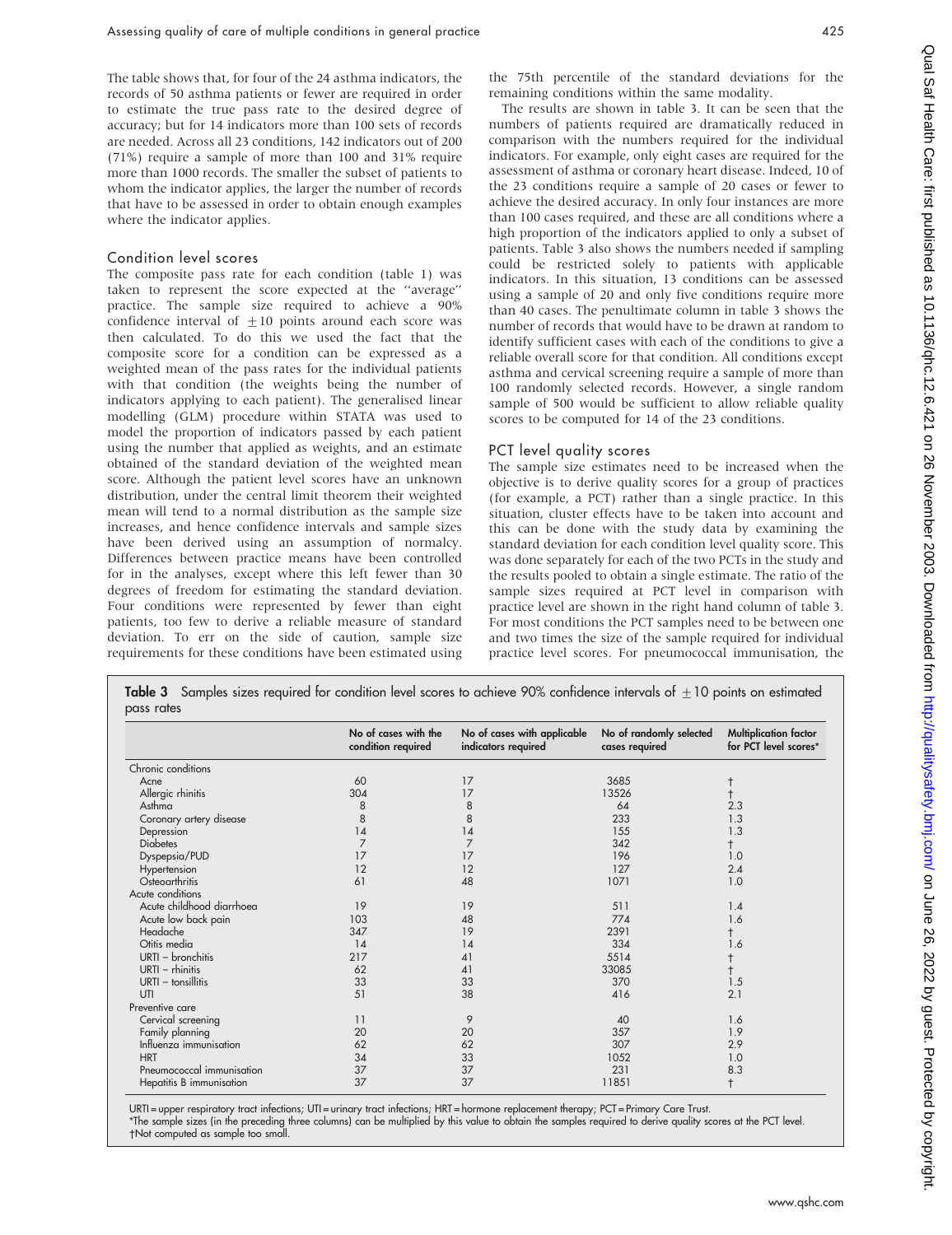sample needs to be eight times as large. This is because practices tended to meet either all or none of the pneumococcal indicators resulting in a between practice variance many times larger than that within practices, thereby increasing the cluster effect.

## **DISCUSSION**

## Summary of key findings

We found that conducting simultaneous quality assessment across multiple conditions is a highly resource intensive exercise, even when using indicators with a high level of face validity. A major practical barrier is the poor availability of data in general practice records. This would be partially overcome if practices made greater use of computerised records. However, in addition, there are significant technical barriers to conducting multi-condition assessments, particularly in calculating aggregate or summary scores for each condition or each provider of care (practice or PCT). There is no perfect way of aggregating scores to a higher level. The principal problem is determining the relative contribution of different indicators to the condition level score or the relative contribution of different conditions to a provider level score. The process is complicated by the fact that not all of the indicators are applicable to all patients with a given condition.

We have shown that it is very difficult to make reliable judgements about quality of care at the level of individual indicators. This is because very large samples are required, even if it is possible to sample medical records by condition, and this is not feasible at present for most conditions in many UK practices. Assessments are more reliable if indicators are aggregated to give condition level scores. Inspection of condition level scores in our sample of practices confirms the published evidence that there is significant variation in quality of care.<sup>19 20</sup> However, even at the condition level it may still not be feasible to conduct reliable assessments based on a random sample of records and it would be necessary to be able to identify the records of patients with the relevant diagnosis. Aggregation across a number of conditions to practice or PCT levels may be more feasible, although in the latter case cluster effects need to be taken into account.

## Critique of the approach adopted

One of the reasons for conducting this demonstration project was to explore the inherent barriers to conducting a comprehensive quality assessment of care. However, there were also conceptual and practical limitations to the approach that we adopted. In conceptual terms, our assessment of clinical care was limited in scope. Packaging the clinical components of primary care into simple technical processes risks marginalising the importance of the quality of interpersonal care.<sup>21</sup>

In practical terms, we were aware that our approach only assessed the care that had been recorded and it is possible that these data were not an accurate record of the care that was actually given. However, the method that we used to develop the set of indicators made the recording of relevant data an explicit element of the quality of care that was provided. We made no attempt to adjust the quality of care scores for factors outside the control of practices, such as population demographics, patient choice, or disease severity. Finally, the complexity of data collection using our approach dictates that inter-rater reliability checking is of great importance. We only had the resources to check this for five conditions. While the results for four of these were acceptable, the inter-rater reliability for one condition (depression) was poor and we are not sure why this was the case. This poor reliability was despite using research

## Key messages

- Conducting simultaneous multi-condition quality assessments in general practice is a highly resource intensive activity.
- There are significant problems in relation to poor data quality, low prevalence of some indicators/conditions, and methodological complexities in calculating summary scores for conditions and care providers.
- Random sampling and manual data extraction cannot be relied upon to assess quality of care using indicators. While some barriers may be overcome by the use of computerised records and sophisticated information management systems, these innovations alone will not solve more fundamental problems such as data quality, reliability, and the accuracy of records in reflecting the care actually provided to patients.
- Further research is required to develop methods for calculating summary scores and to compare indicator assessment based on computer codes and electronic datasets with that of random sampling.

nurses with considerable experience to extract data from the medical records.

## Implications for future research, policy, and practice

Individual quality indicators are useful tools for primary care teams to use within their practices. However, if valid and reliable external judgements are to be made about the relative quality of care of different practices, then individual indicators are much less useful and composite scores at condition or even modality levels (acute, chronic, preventive) may need to be used. The methods used to create composite scores are in their infancy and more work is required to move beyond the simple approach that we describe in this study to examine the merits and problems of different methods.

There are high expectations among policy makers and managers that data about quality of care will play a significant role in improving patient care and health system efficiency. This study shows that in general practice this ambition is well ahead of the science that is needed to support it—random sampling of records and manual data extraction cannot be relied upon to assess quality of care using indicators. The principal barrier is the poor quality of data and information management systems in general practice. As general practices become increasingly ''paperless'' and more accurate diagnostic and symptomatic computer codes are developed, research will be required to compare indicator assessment based on computer codes and electronic datasets with that of random sampling. Nevertheless, even the development of sophisticated information management systems is not likely to address the fundamental issue of data quality. How accurate are the data codes and how consistently are they used across general practices? And the question at the heart of all quality assessment exercises using either manual or computerised medical records—how accurately does the record reflect the care that has been provided? This intractable problem suggests that the use of clinical indicators should only form one part of a quality assessment process.

## ACKNOWLEDGEMENTS

The authors thank the Nuffield Trust for funding and supporting this project, Robert Brook, Paul Shekelle, Beth McGlynn and John Adams at RAND Health, California for their expert advice, and the staff in the sample practices for their support and practical help. The